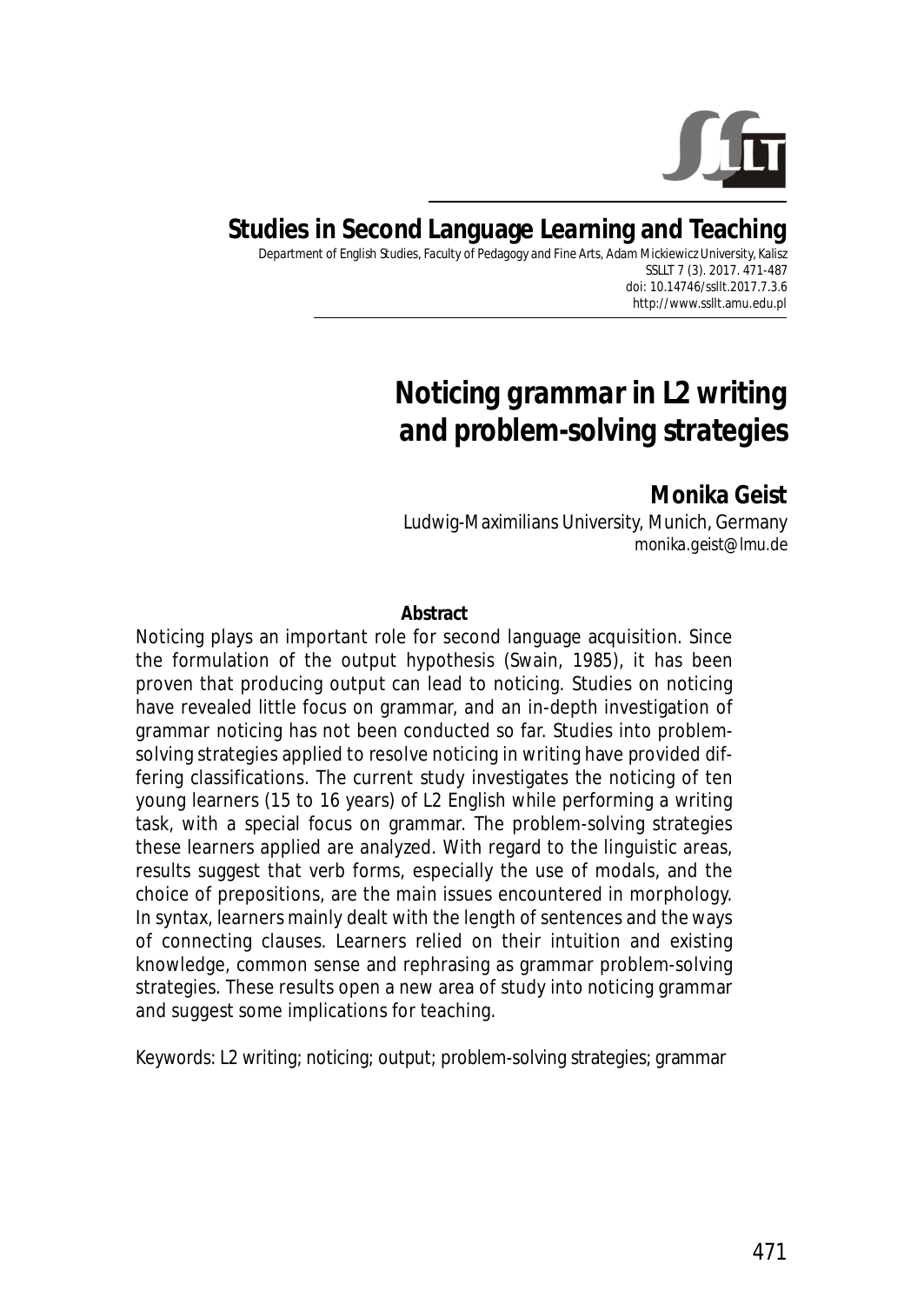#### **1. Introduction**

Since the 1980s and early 1990s, the concept of noticing linguistic features in second language (L2) input and output has been investigated by a number of researchers (for a summary concerning noticing the gap while writing, see Williams, 2012). Due to its potential to facilitate second language acquisition (SLA), noticing and related concepts have found their way into SLA studies as well as pedagogically oriented research. The nature of noticing as well as possible ways to promote noticing L2 features have been investigated (e.g., Hanaoka, 2007; Qi & Lapkin, 2001; Williams, 2001). The studies so far have revealed a strong focus on lexical issues and much less focus on morphosyntactical features of the L2 (e.g., Hanaoka & Izumi, 2012; Williams, 1999).

Encountering a linguistic problem while producing L2 output may stimulate noticing when the learner is supplied with the respective L2 input (e.g., Qi & Lapkin, 2001). One of the possibilities to generate input is using problem-solving strategies such as dictionary search. Other problem-solving strategies which do not require external input are also available to learners. So far, not many studies have investigated noticing in L2 writing in connection with the application of problem-solving strategies. The current study has set out to analyze the linguistic problems learners encounter while producing a text in their L2 English and the problem-solving strategies they use in order to deal with their problems. The focus in the present study is on morphosyntactic issues which have so far received little attention in related research. An in-depth qualitative analysis of the nature of learners' focus on grammar is provided in a small-scale study with ten German teenage learners of English.

## **2. Noticing and related concepts**

Learners' ability to reflect upon language and their own language use has been discussed and investigated using different concepts such as *language and metalinguistic awareness*, *noticing*, or *learner-initiated focus on form*. The concept of noticing dates back to Schmidt (1990), who pointed out the role of noticing in second language (L2) input for second language acquisition. Swain (1985) formulated the output hypothesis in which she states that noticing can also happen when learners produce output, which indicates that output also has a noticing/triggering function (see also Izumi & Bigelow, 2000, p. 244). According to the output hypothesis, noticing in output production can be triggered by external feedback (coming from an interlocutor) or internal feedback (initiated by the learners themselves). As a reaction to noticing, learners analyze the problem and either come up with a solution which leads to modified output, or they turn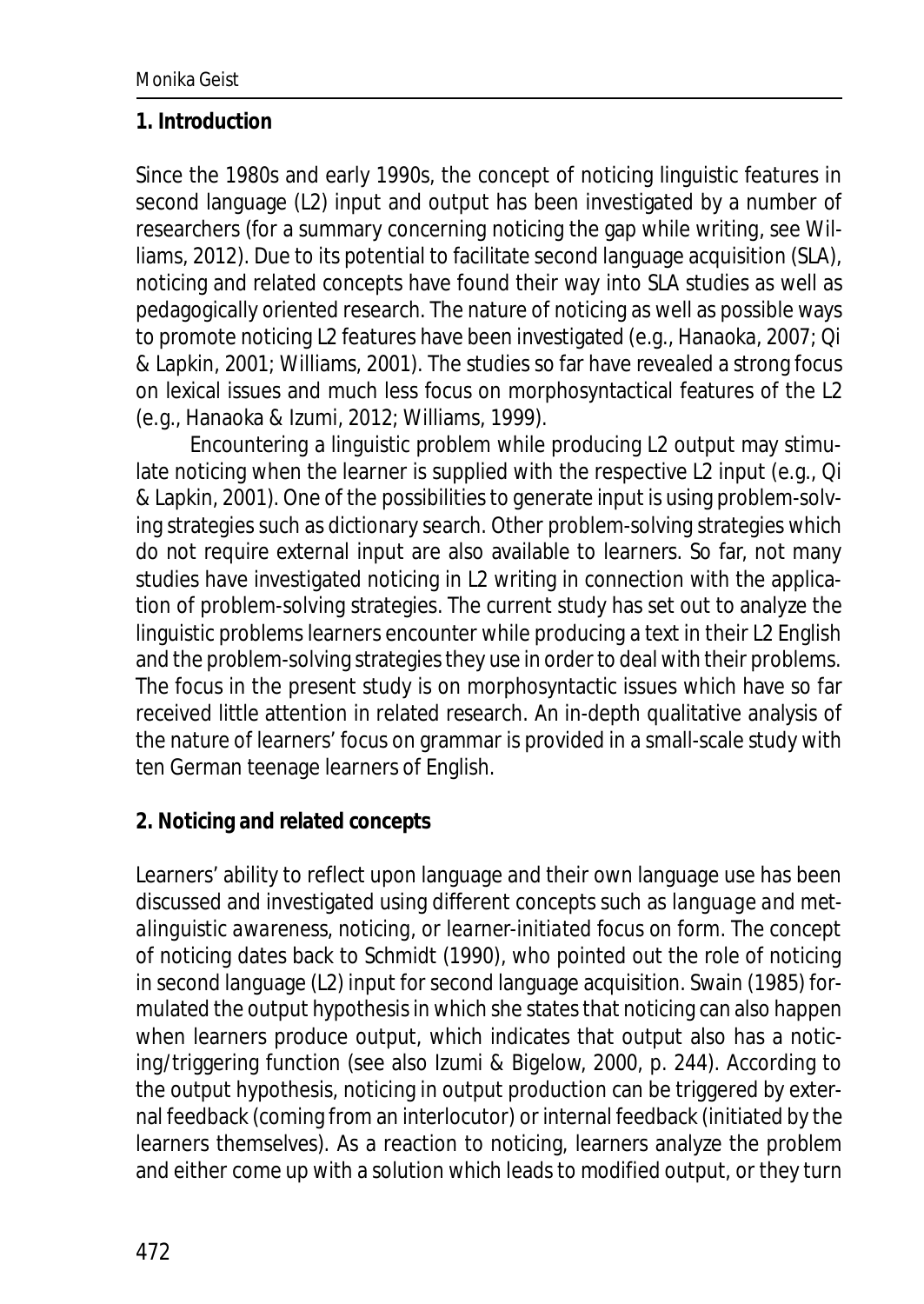to additional input in order to find a solution to their problem. A number of studies have been conducted which have attempted to verify the output hypothesis by testing the effect of noticing in output on second language acquisition (Adams, 2003; Hanaoka, 2007; Izumi, 2002; Izumi & Bigelow, 2000; Izumi, Bigelow, Fujiwara, & Fearnow, 1999; Uggen, 2012). Although much research still has to be done to prove the hypothesis that noticing in the output leads to acquisition, the research conducted so far has at least confirmed that noticing can facilitate the process of second language acquisition (Williams, 2012). This insight stresses the importance of investigating the nature of noticing in producing L2 output.

In a large body of research on noticing in L2 writing, the output hypothesis is tested by using external corrective feedback as linguistic input and investigating the learners' reaction to it. The point of interest is whether learners will notice the gap between their own formulations and some kind of input or feedback (implicit or explicit), be it error correction (Ellis, Sheen, Murakami, & Takashima, 2008; Heift & Rimrott, 2008; Varnosfadrani & Basturkmen, 2009), a native speaker reformulation of the learner text (Adams, 2003; Lázaro Ibarolla, 2009; Qi & Lapkin, 2001), or a text written by a native speaker of the target language on the same topic, but independently of the learner text (Hanaoka, 2007), and how this noticing will influence subsequent output and language acquisition. Another approach to investigating noticing after output production is presenting learners with input in the form of a reading text containing a certain target structure (Uggen, 2012). The possibility of consulting reference materials to resolve linguistic problems is mentioned by Williams (2012), but research so far has not investigated this option. The present study attempts to fill this gap by having learners deal with their noticing in the process of writing without teacher intervention and by using problem-solving strategies to generate additional linguistic input, including external resources such as dictionaries and the internet.

A pedagogical approach related to the notion of noticing and language awareness is*focus on form* (e.g., Doughty & Williams, 1998), which is investigated as teacher-initiated and learner-initiated focus on form. Studies into learner-initiated focus on form in communicative tasks and its possible effects on SLA were conducted by Williams (1999, 2001). Williams (1999) analyzed the linguistic focus of learner-initiated attention to form (lexis or grammar), the ways learners draw attention to form, the activity types during which learners attend to form, and the influence of proficiency on learner-initiated focus on form. Williams (2001) investigated the effectiveness of spontaneous attention to form by using tailored tests and spontaneous production. In addition, she compared the effects of learnerinitiated and teacher-initiated attention to form.

Various methodologies have been used to measure noticing or linguistic awareness. In quasi-experimental studies with a pretest-posttest design, quantitative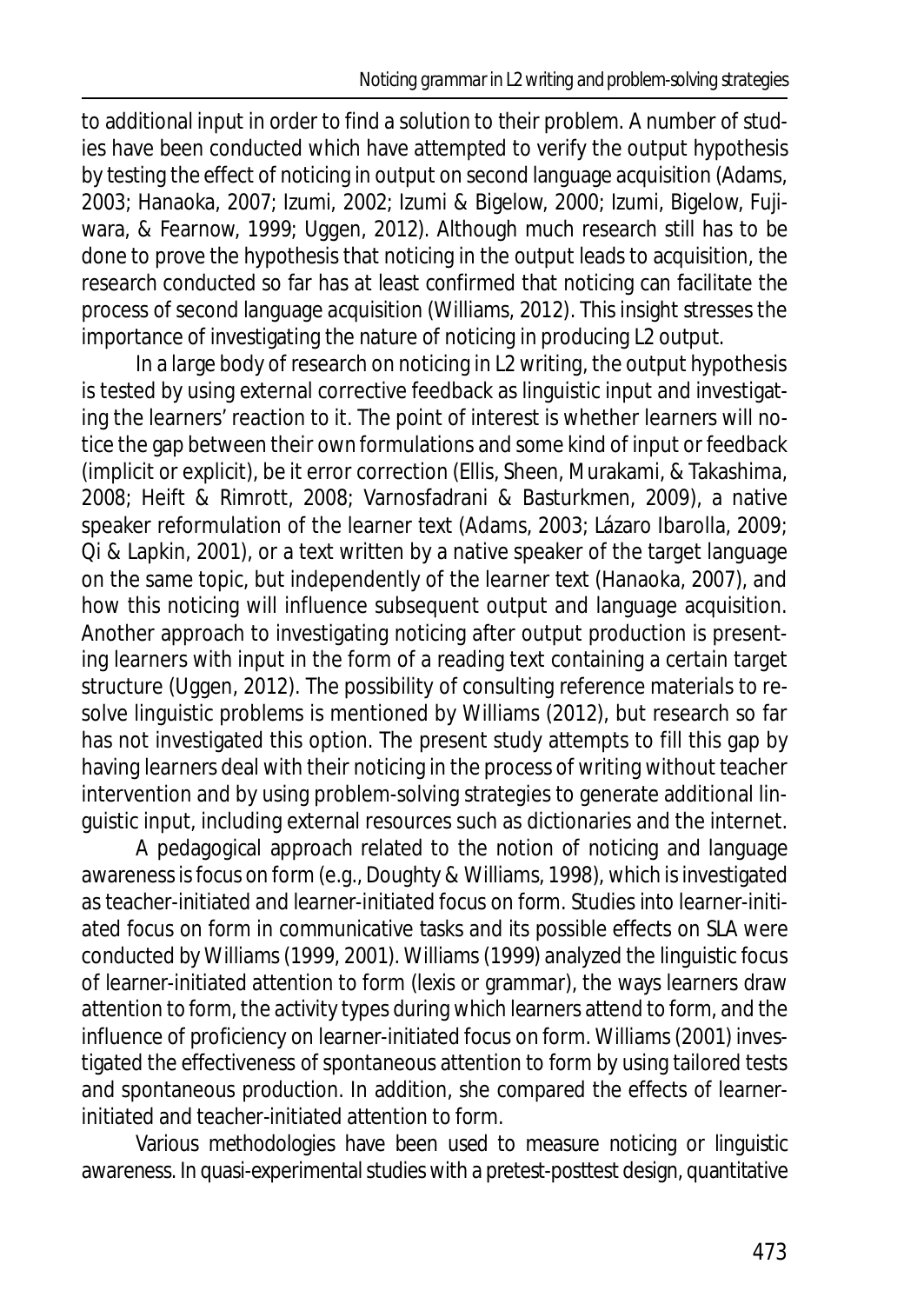measures such as grammaticality judgments or correction tasks are used (e.g., Ammar, Lightbown, & Spada, 2010; Masny, 1997). More qualitative and descriptive measures include think-aloud protocols while conducting a task (Armengol & Cots, 2009; Swain & Lapkin, 1995), recorded interaction (Kiely, 2009; Kormos, 1999), learners' written notes about noticing (Edstrom, 2006; Hanaoka, 2007), or qualitative or retrospective interviews (Dégi, 2010). Each of these methods has its strengths and drawbacks concerning the completeness and quality of the collected data (for some discussion, see Bowles, 2010; Hanaoka, 2007).

Noticing and related concepts are often operationalized as*language related episodes* (LREs) (see, e.g., Qi & Lapkin, 2001; Shekary & Tahririan, 2006; Swain & Lapkin, 1995). Swain and Lapkin (1995, p. 378) identify a language related episode as "any segment of the protocol in which a learner either spoke about a language problem he/she encountered while writing and solved it either correctly . . . or incorrectly . . ., or simply solved it (again, either correctly or incorrectly) without having explicitly identified it as a problem." Some studies use different terminology such as, for example, *hypothesis-testing episodes* (Shehadeh, 2003), *form-focused episodes* (Zhao & Bitchener, 2007) and *awareness episodes* (Armengol & Cots, 2009). The classifications of LREs offered by the studies strongly differ, ranging from a distinction between form, lexical and discourse LREs (Qi & Lapkin, 2001) to various differentiations of linguistic levels such as orthography, punctuation, morphology, and so on (e.g., Armengol & Cots, 2009; Whalen & Ménard, 1995).

## **3. Noticing grammar**

Studies into noticing linguistic features in the output so far have revealed that learners mostly focus on lexical and other surface levels of linguistic processing, with little focus on grammar (Hanaoka & Izumi, 2012; Qi & Lapkin, 2001; Swain & Lapkin, 1995; Whalen & Ménard, 1995; Williams, 1999). They also suggest that with increasing proficiency, the frequency of morphosyntactic LREs increases (Williams, 1999). An in-depth analysis of which grammar-related features learners spontaneously attend to has not been conducted so far. The current study aims to offer some insights into the nature and quality of morphosyntactic LREs and shed light on the problem-solving strategies learners employ to resolve these LREs in the process of writing.

In order to investigate noticing grammar forms by learners, communicative tasks such as the *dictogloss* are used to push the learners towards the use of a specific grammatical item (Nassaji & Fotos, 2004). The focus of studies into noticing grammar or grammar teaching is often on a discrete grammar point such as conditionals, past tense, questions, the plural, or the use of articles (e.g., Izumi & Bigelow, 2000; Mackey, 2006; Song & Suh, 2008). The interest of the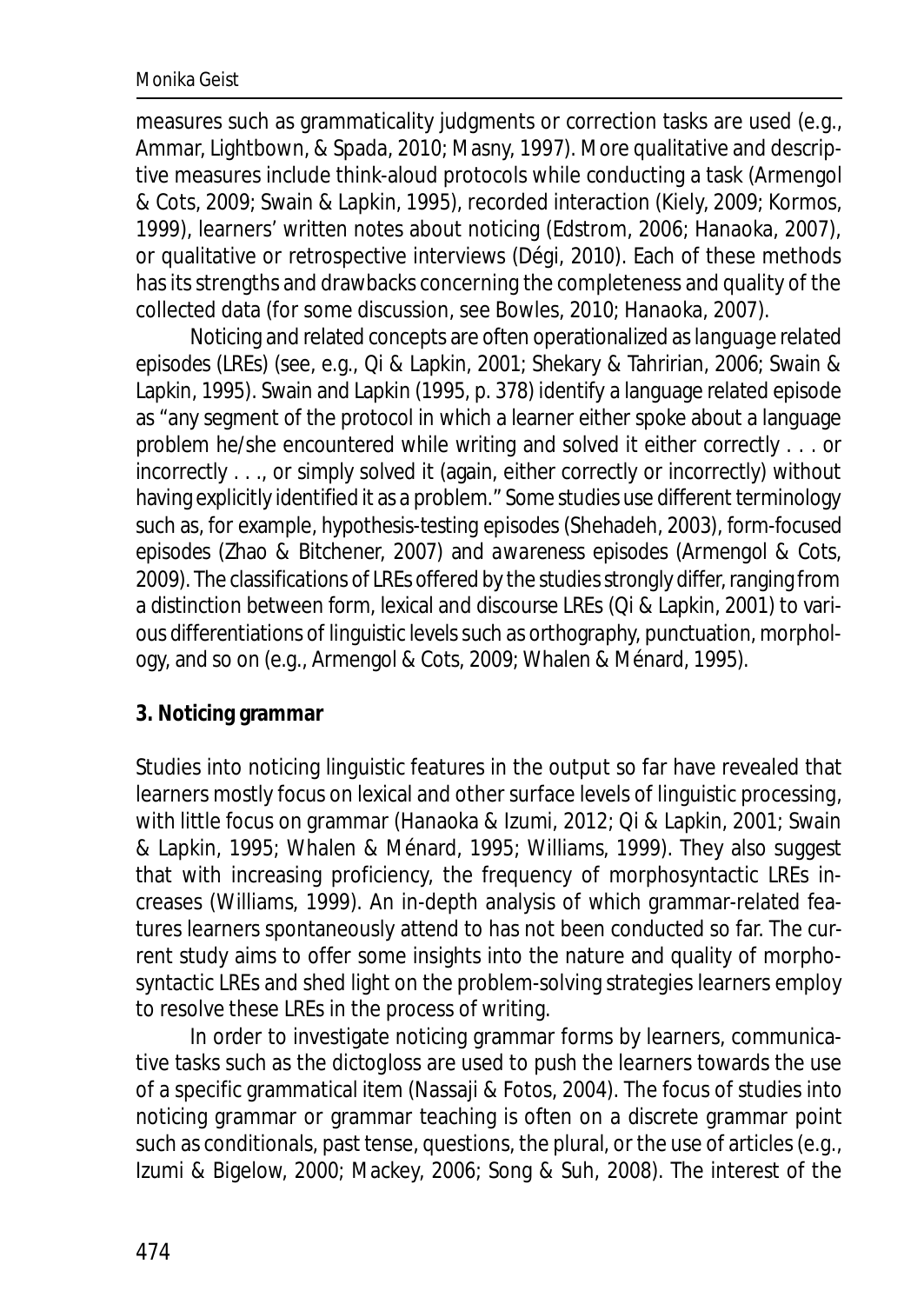current study was to find out which grammatical features learners notice if they are confronted with a spontaneous written production task without selecting an explicit target form. Thus, it is possible to see which forms learners actually notice, and these can be compared with the forms used in studies on grammar.

## **4. Problem-solving strategies**

Strategies have been classified in various ways in L2 research. Cohen (1996, p. 2) distinguishes between *language learning* and *language use strategies*. In contrast to language learning strategies, language use strategies do not have learning as their primary goal, but they can still lead to learning. In the area of spoken language use or *communication strategies*, *reduction* and *achievement strategies* are distinguished (Færch & Kasper, 1983). When using reduction strategies, a learner changes the communicative goal (functional reduction) or the structure of the utterance (formal reduction) in order to avoid the problematic linguistic feature. When using achievement strategies, learners solve their problems by expanding their communicative resources (Færch & Kasper, 1983, p. 45). A similar distinction is provided by Uzawa and Cumming (1989) for writing, who distinguish between *keep-up-the-standard strategies* (as compared to L1 writing) and *lower-the-standard-strategies*.

To my knowledge, there have been two attempts to qualitatively classify problem-solving strategies used by L2 writers. Cumming (1989) distinguishes between *knowledge-telling*, which does not involve any problem-solving processes, and *heuristic search strategies*, which are applied when a problem has been encountered by the learner. The heuristic search strategies are further divided into the following strategies: engaging a search routine; directed translation or codeswitching; generating and assessing alternatives; assessing in relation to a criterion, standard, explanation, or rule; relating parts to whole; and setting or adhering to a goal. Swain and Lapkin (1995) identified the following problem-solving behaviors in their qualitative study of young L2 writers: sounds right/doesn't sound right; makes sense/doesn't make sense; lexical search (via L2); lexical search (via L1 or both L1 and L2); translation (phrase or greater); and applying a grammatical rule. Some of the strategies identified in the two studies correspond to each other, but the differences in the classification, in the terminology as well as the fact that there are just two studies of this sort, suggest that some further research into the use of strategies in the L2 writing process is needed.

The current study is an attempt to connect the above-mentioned areas of research, investigating grammar noticing in writing and, at the same time, linking it with the problem-solving strategies learners apply to resolve their problems.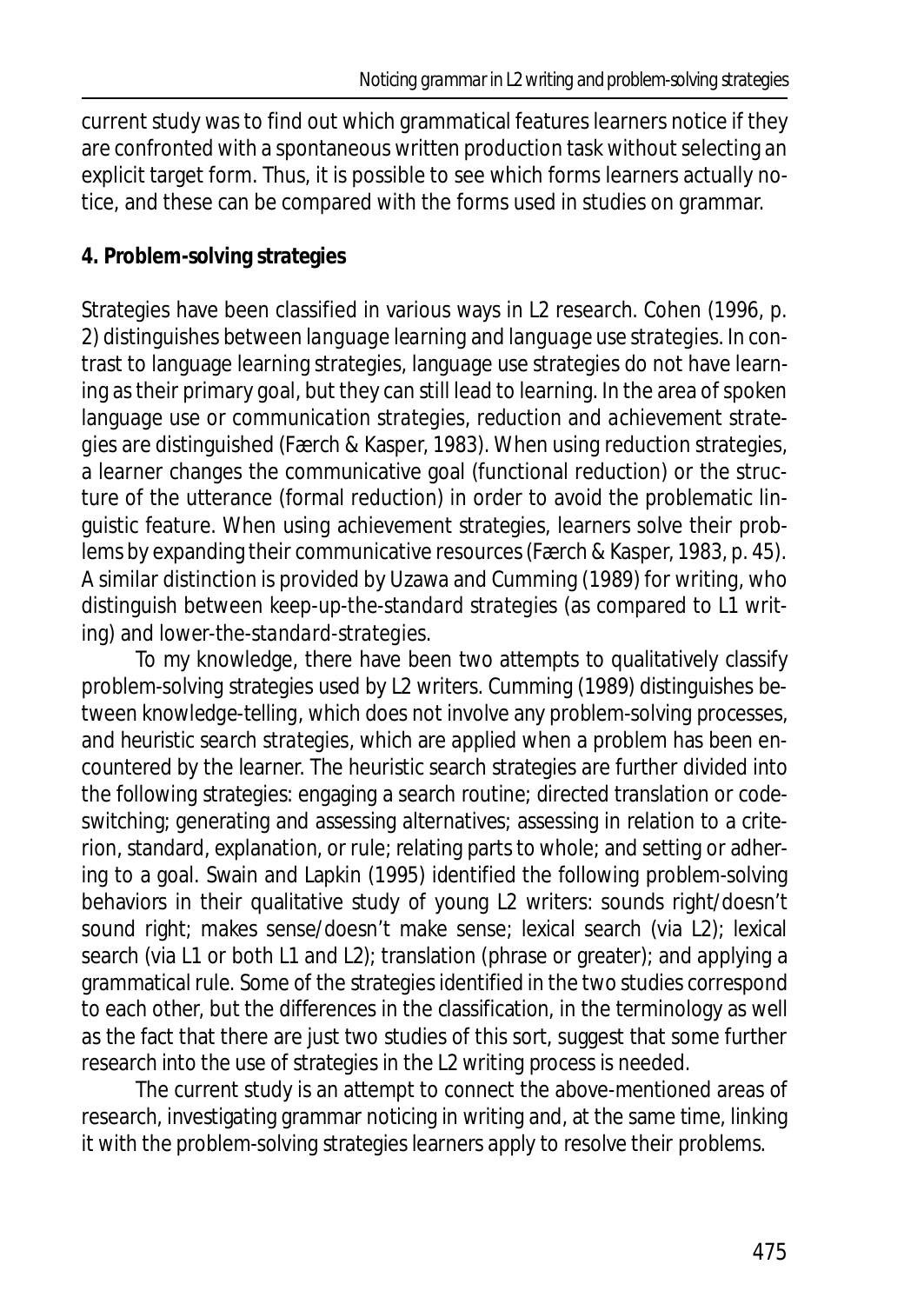#### **5. Research questions**

The aim of this study is to offer a qualitative investigation of how learners reflect on grammatical phenomena when asked to compose a text. Through an indepth analysis of learner-initiated noticing in a writing task with a given topic, it can be seen which phenomena are noticed by the learners. The strategies learners use to deal with their grammar-related queries are investigated to see how they deal with their problems if there is no intervention, but sufficient linguistic resources (i.e., dictionaries, internet access) are available. The analysis is based on the following two research questions:

- 1. Which grammar-related features do young (15- to 16-year-old) L2 learners notice when writing in English?
- 2. Which problem-solving strategies do young (15- to 16-year-old) L2 learners of English use to deal with their grammar-related noticing in English?

## **6. Research design**

## **6.1. Participants**

The participants were ten 15- to 16-year-old learners of English at German schools who all shared German as their mother tongue. Two of the participants were growing up bilingually (German plus another language) and the number of foreign languages learned ranged from two to five. Most of the participants attended German secondary school (called Gymnasium), $^1$  and two of them the German Realschule. $^2$ The participants' grades in English ranged from 1 to 4 (1 being the best grade, 6 the worst). Considering the expected proficiency level in this age group at German schools, the learners were at the B1 level of the *Common European framework of reference for languages* (Council of Europe, 2001). There were five male and five female participants. The objective of the research study was explained to all participants and their parents, and they were asked to sign an informed consent form.

## **6.2. Think-aloud protocols and stimulated recall interviews**

An individual data collection session was conducted with each participant. In order to acquire rich data on noticing in the process of writing and problem-solving

 $^{\text{1}}$  A type of school which covers school grades 5 to 12 and ends with a maturity examination which enables a person to start university studies.

 $2$  A type of school which covers school grades 5 to 10 and ends with a school leaving certificate which enables a person to take up vocational education.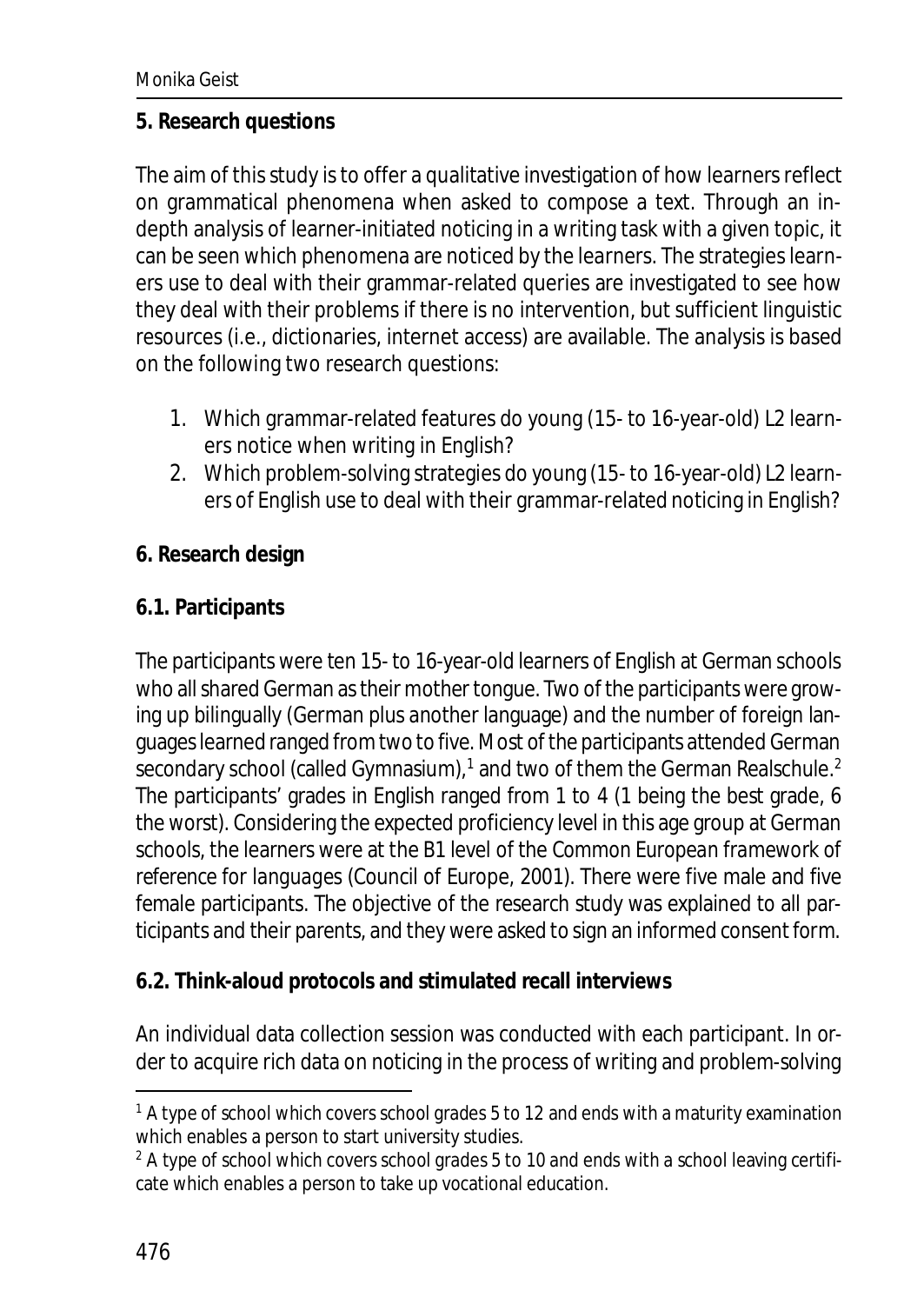strategies, a combination of two data collection methods was used. First, the participants were asked to think aloud while composing a paragraph on the following topic: "If you could restrict the school subjects to two, which would you choose and why?" They were allowed to choose the language in which they verbalized or to switch between the two languages. They were provided with bilingual and monolingual dictionaries as well as a computer with internet access to use for any type of query. There was no time limit to the tasks and the participants were asked to write a paragraph which they would also hand in at school for grading. The think-aloud session was recorded on video which captured the task sheet. The video recording allowed the researcher to determine whether the participants were only verbalizing or also writing at the same time, and whether they were writing without verbalizing. Any nonverbal behavior which was not captured on the video recording (this was mainly dictionary and internet search and the retrieved results) was noted by the researcher and later included in the transcripts. The think-aloud protocols were chosen among the methods mentioned above because they have been the most widely used method to capture learners' mental processes (Uggen, 2012, p. 509).

As recommended by Ericsson and Simon (1993), the concurrent thinkaloud protocols were combined with retrospective reports to counter the issue of incompleteness of the reports. For this reason, a stimulated recall interview took place immediately after the think-aloud session in which the video recording of the think-aloud session was used as a stimulus. The researcher stopped the video at points where the participant stopped verbalizing (suggesting that some thinking took place at this point which could be recalled and verbalized in the stimulated recall interview) and at points where some noticing was obvious, but it was not clear what was noticed and how the participant arrived at a specific decision. The participant was then asked to recall and verbalize their thoughts at that moment of the recording. The participants were also explicitly allowed to stop the recording at any time and comment on their thoughts. The stimulated recall interviews took place in German and they were audio-recorded.

As there was no time limit set for the writing task to account for the fact that thinking aloud may slow down the execution of a task (Bowles, 2010), the duration of each session varied between 24 and 101 minutes (with 7 to 34 minutes for writing and 16 to 67 minutes for the stimulated recall interview), depending on the time the participants needed for writing.

# **6.3. Transcription and coding**

The data was transcribed based on the VOICE transcription conventions (VOICE Project, 2007) which were adapted according to the requirements posed by the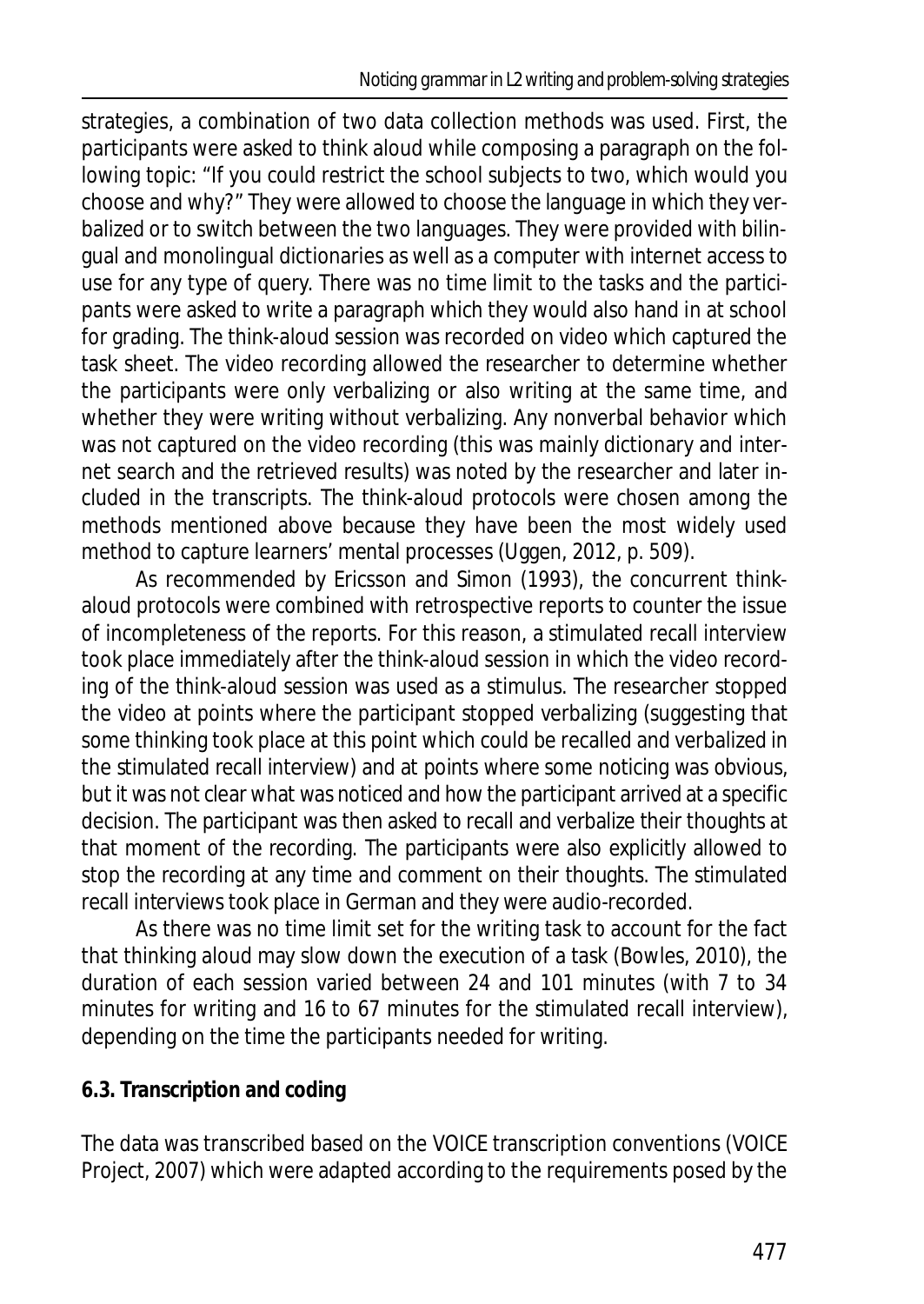#### Monika Geist

particular types of data. The coding procedure roughly corresponds to the grounded theory coding (Glaser & Strauss, 1967) and was conducted according to the recommendations specified by Kelle and Kluge (2010). Starting with open, data-driven coding, a system of categories was developed and a hierarchy created. The developed categories were compared with existing research and adapted to it to ensure comparability. In the think-aloud protocols, the coding unit was a language related episode (LRE) in line with most of the previous studies (see above). The stimulated recall interviews did not receive their own codings but served to identify the LRE types and problem-solving strategies in the think-aloud protocols.

#### **7. Results**

## **7.1. Grammar LREs**

This section presents results with regard to Research question 1 (Which grammar-related features do young [15 to 16-year-old] L2 learners notice when writing in English?). Among the LREs identified in the think-aloud protocols, morphological and syntactical LREs were selected for the analysis of grammar-related LREs, corresponding to the grammar or morphosyntactic episodes mentioned in the existing literature (Hanaoka, 2007; Swain & Lapkin, 1995; Williams, 1999). Pure lexical and spelling LREs were not considered as they involve only word choice (not word forms) decisions and LREs above the sentence level were also excluded due to the missing link to what is commonly subsumed under the term *grammar*. Of the 188 LREs produced by the ten participants, the majority (119) were related to lexis whereas only 36 were related to grammar.

Morphological LREs were defined as LREs in which the participant looks for the right form of a word. The following example from a think-aloud protocol illustrates a morphological LRE:

which is spoken spoke (.) spoken all over the world (.) speaken nein spoken English translation:*which is spoken spoke (.) spoken all over the world (.) speaken no spoken*

There were altogether twelve morphological LREs in the whole data set. These were produced by five of the ten participants of the study, with two participants (M7 and F10) producing four morphological LREs each. The word classes which were the focus of the morphological LREs were verbs, nouns, prepositions, word class choice and one article. A list of the morphological LREs including precise information about the focus is shown in Table 1. As evident from the table, the forms and uses of modal verbs occurred three times. Other LREs which dealt with verbs concerned tense choice and the correct form of a past participle. Prepositions used together with specific nouns also were a matter of interest.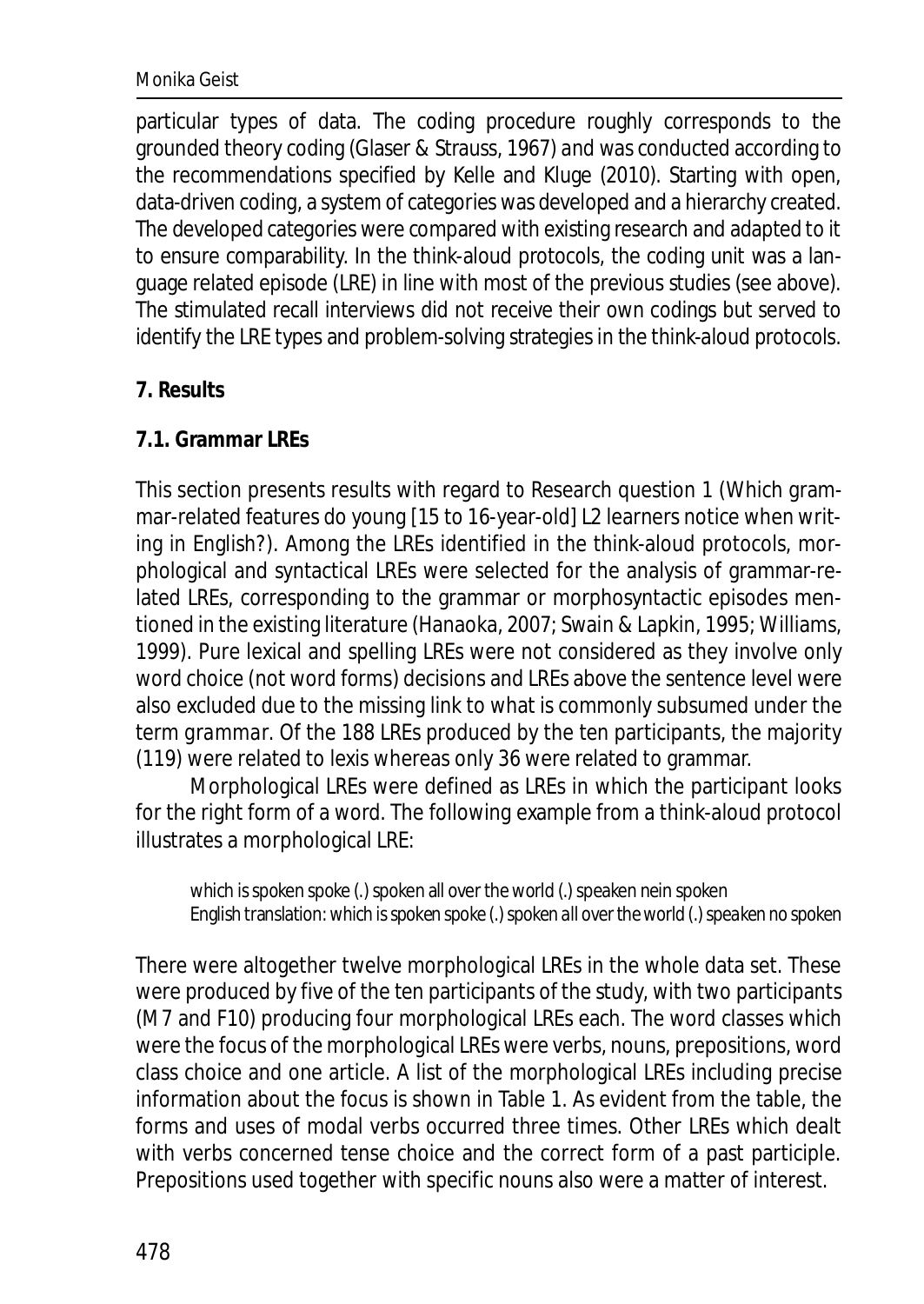| <b>Broad focus</b>                                                  | Narrow focus             | Example/s from TA protocols Problem-solving strategies |                                 |
|---------------------------------------------------------------------|--------------------------|--------------------------------------------------------|---------------------------------|
| Verb forms (5)                                                      | Modality/Modals (3)      | Can vs. could                                          | Reasoning (3)                   |
|                                                                     |                          | Is vs. would be                                        | and/or                          |
|                                                                     |                          | Alternatives to the use of                             | Applying rules/explicit         |
|                                                                     |                          | can after infinitive particle                          | knowledge (3)                   |
|                                                                     |                          | to                                                     | Re-phrasing (avoidance          |
|                                                                     |                          |                                                        | strategy) (1)                   |
|                                                                     | Tense choice (1)         | Use of past simple for fin-                            |                                 |
|                                                                     |                          | ished events (we learned)                              |                                 |
|                                                                     | Past participle (1)      | Past participle of speak                               |                                 |
| Prepositions (3)                                                    |                          | Prepositions needed with                               | Intuition or Automatic ap-      |
|                                                                     |                          | school, street, shower                                 | plication of knowledge (2)      |
|                                                                     |                          |                                                        | Re-phrasing (avoidance          |
|                                                                     |                          |                                                        | strategy) (1)                   |
| Nouns (2)                                                           |                          | Plural/singular choice (1) One of the most important   | Reasoning (1)                   |
|                                                                     |                          | + plural or singular                                   | with Applying rules/explicit    |
|                                                                     |                          |                                                        | knowledge (1)                   |
|                                                                     | Plural/singular form (1) | Spelling of ability (confused                          |                                 |
|                                                                     |                          | by plural abilities)                                   |                                 |
| Word class choice (1)                                               | Adjective vs. adverb (1) | Normal lesson vs. normally                             | Intuition (1)                   |
|                                                                     |                          | lesson                                                 |                                 |
| Article choice (1)<br>Mate The stuckers and about the base of fame. |                          | Indefinite a vs. an                                    | Intuition (1)<br>$1.101 - 1.12$ |

## **Table 1** Focus of morphological LREs and the strategies used to resolve them

*Note.* The strategies relate to the broad focus of the LREs, not to the narrow focus or specific examples. The number of occurrences is shown in brackets.

Syntactical LREs were defined as questions of word order, sentence length, and punctuation. The following example from a think-aloud protocol illustrates a syntactical LRE:

because i think that it's er late (.) necessary later (.) i think it's (2) later necessary erm (1) i think that it's (5) later necessary (.) necessary later (4) because i think that it's necessa- (.) later {adds "later" between "it's" and "necessary" }

In the data set, 24 syntactical LREs were identified. Most participants produced between one and four syntactical LREs, but participant F10 produced eight syntactical LREs. The focus of the syntactical LREs was mainly on sentence length and connecting clauses. Some of these issues were also combined in one LRE (e.g., a learner decided to make his or her sentence longer, which is why he encountered the issue of how to link the new clause to the existing one). In addition, three LREs were concerned with word order and four LREs with other syntactical issues. For an overview, see Table 2.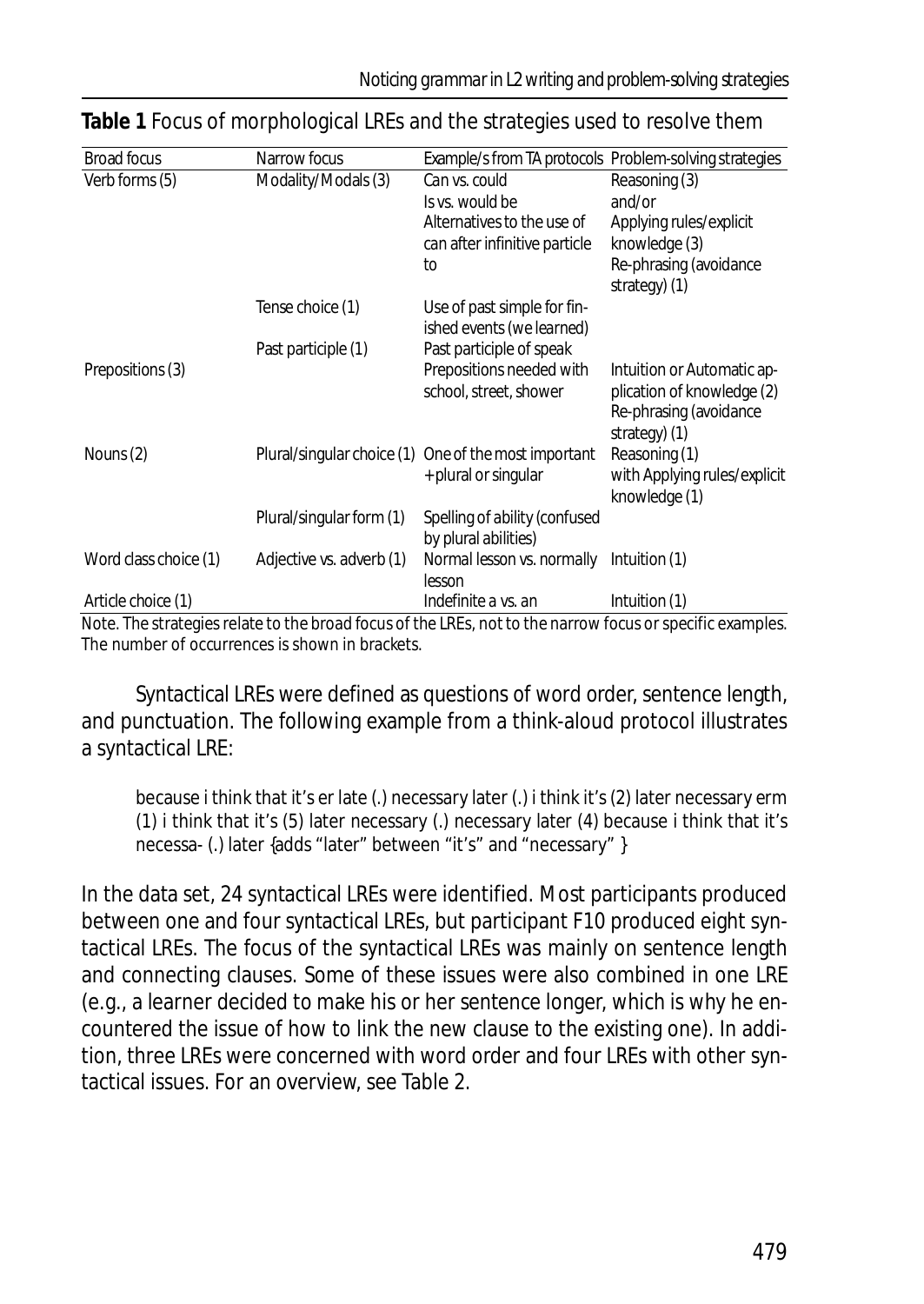| <b>Broad focus</b>                                      | Narrow focus                   |                                                                                                             | Problem-solving                               |
|---------------------------------------------------------|--------------------------------|-------------------------------------------------------------------------------------------------------------|-----------------------------------------------|
|                                                         |                                | Example/s from TA protocols                                                                                 | strategies                                    |
| Sentence length<br>(9)                                  | Avoiding long<br>sentences (5) | Splitting a complex sentence into two separate sen-                                                         | Re-phrasing (7)                               |
|                                                         |                                | tences                                                                                                      | Applying rules/ex-                            |
|                                                         |                                |                                                                                                             | plicit knowledge (2)                          |
|                                                         | Creating long                  | Adding a new clause to a sentence which was al-                                                             |                                               |
|                                                         | sentences (4)                  | ready finished (connecting it with because or and)                                                          |                                               |
| Connecting                                              | Choosing con-                  | Deciding between using a comma, using a conjunc-                                                            | Re-phrasing (3)                               |
| clauses (7)                                             |                                | junction or punc- tion, finishing a sentence                                                                | Re-phrasing (avoid-                           |
|                                                         | tuation (5)                    | Because not at the sentence beginning                                                                       | ance strategy) (2)                            |
|                                                         |                                |                                                                                                             | Applying rules/ex-<br>plicit knowledge (1)    |
|                                                         |                                |                                                                                                             | with Reasoning (1)                            |
|                                                         |                                |                                                                                                             | Intuition/automatic                           |
|                                                         |                                |                                                                                                             | application of                                |
|                                                         |                                |                                                                                                             | knowledge (1)                                 |
|                                                         | Choice finite vs.              | we learned much about German history and this                                                               |                                               |
|                                                         | non-finite con-                | is one of the most important things vs. we                                                                  |                                               |
|                                                         | struction (2)                  | learned much about German history, one of the most                                                          |                                               |
|                                                         |                                | important things                                                                                            |                                               |
|                                                         |                                | Spanish is a language which is spoken vs. Spanish                                                           |                                               |
|                                                         | Position of ad-                | is a language spoken                                                                                        |                                               |
| Word order (3)                                          | verbs $(1)$                    | It's necessary later vs. it's later necessary                                                               | Intuition (2)<br>Re-phrasing (avoi-           |
|                                                         |                                |                                                                                                             | dance strategy) (1)                           |
|                                                         | Phrasal verb +                 | Carry out experiments vs. carry experiments out                                                             |                                               |
|                                                         | object (1)                     |                                                                                                             |                                               |
|                                                         |                                | Position numeral My two favorite subjects vs. my favorite two subjects                                      |                                               |
|                                                         | and possessive                 |                                                                                                             |                                               |
|                                                         | pronoun (1)                    |                                                                                                             |                                               |
| Adapting sen-                                           |                                | Using the word <i>duty</i> and building the sentence                                                        | Intuition (1)                                 |
| tence structure to                                      |                                | around it (choosing another word would have led to                                                          |                                               |
| the lexis used (1)                                      |                                | changing the whole sentence)                                                                                |                                               |
| Checking refer-<br>ence of a pronoun                    |                                | I also don't write much tests and they are not always<br>so boring. The learner is aware that they could be | Re-phrasing (specify-<br>ing what is meant by |
| (1)                                                     |                                | wrongly related to tests which was not intended                                                             | $they)$ (1)                                   |
| Checking the sen-<br>tence flow (1)<br>Clause structure |                                | Missing a word for a sentence to sound good                                                                 | Intuition (adding the                         |
|                                                         |                                |                                                                                                             | filler even) (1)                              |
|                                                         |                                | Repeating subject in the second clause of a sentence Reasoning (1)                                          |                                               |
| (1)                                                     |                                |                                                                                                             |                                               |

#### **Table 2** Focus of syntactical LREs and the strategies used to resolve them

*Note.* The strategies relate to the broad focus of the LREs, not to the narrow focus or specific examples. The number of occurrences is shown in brackets.

## **7.2. Problem-solving strategies**

This section presents results with regard to Research question 2 (Which problem-solving strategies do young [15 to 16-year-old] L2 learners of English use to deal with their grammar-related noticing in English?). The strategies used to resolve morphological LREs are listed in Table 1. For the LREs related to verb forms and nouns, reasoning was the preferred strategy in which learners used their common sense, background knowledge and their intended message to decide about the solution. Alternatively, or in addition to reasoning, the learners applied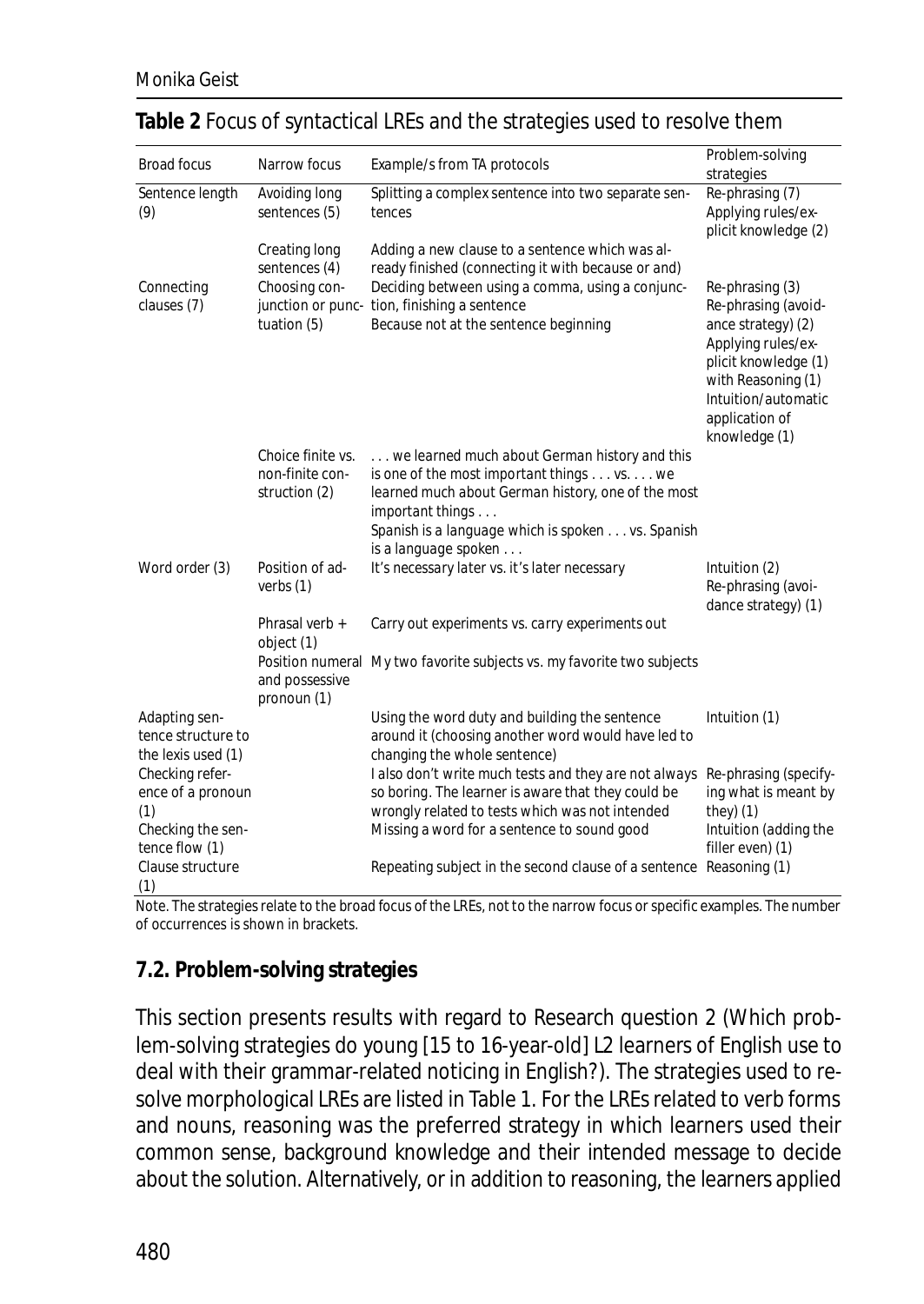their explicit knowledge of rules, for example the knowledge of the infinitive, past, and past participle in verbs which are often learned together, or the knowledge about when a specific tense or verb form should be used. The questions about prepositions were solved either intuitively or the prepositional phrase was avoided and an alternative formulation was chosen (instead of opting for one out of several possible prepositions used with the word *shower*, the learner opted for the formulation *take a shower*).

The strategies used to resolve syntactical LREs are listed in Table 2. The main strategy used to solve issues of sentence length was rephrasing which, in these specific cases, meant that the learner either finished a sentence and started a new one instead of using a conjunction to connect a new clause, or that they added a new clause to a sentence which they originally intended to finish. In one case, a learner applied explicit knowledge stating that long sentences are criticized at school. The rephrasing strategy was used in two different ways to deal with connecting clauses. The first way corresponds to the rephrasing strategy as used for the issues of sentence length. The second way is using rephrasing as functional reduction strategy, hereby changing the content of the utterance. For example, one participant wanted to say that it is important to read books, especially German literature, but he was not able to put all the information into one sentence. As a solution, he decided to leave out the information about German literature, finished the sentence and mentioned the skipped information later in his text. Applying a rule (e.g., that the word *because* should not be used at the beginning of a sentence) was another problemsolving strategy used to solve issues of connecting clauses. Two questions of word order were solved intuitively, one by using rephrasing as a functional reduction strategy (writing *my favorite subjects* and leaving out the numeral *two*, because the participant was not sure about its position in the sentence).

# **8. Discussion**

# **8.1. The role of noticing in producing L2 output**

The finding that lexical issues are the most frequent ones corresponds to previous findings (Swain & Lapkin, 1995; Whalen & Ménard, 1995; Williams, 1999). However, as also noted in previous studies, noticing in other areas including grammar does take place. Based on the limited data gathered in the current study, it seems that learners are concerned more about syntax than about morphology. In addition, all learners encountered syntactical issues whereas just five learners encountered issues of morphology. A reason for this difference may lie in individual learner differences (e.g., their focus on fluency, accuracy or complexity, or their communicative confidence) which could be an area of future research.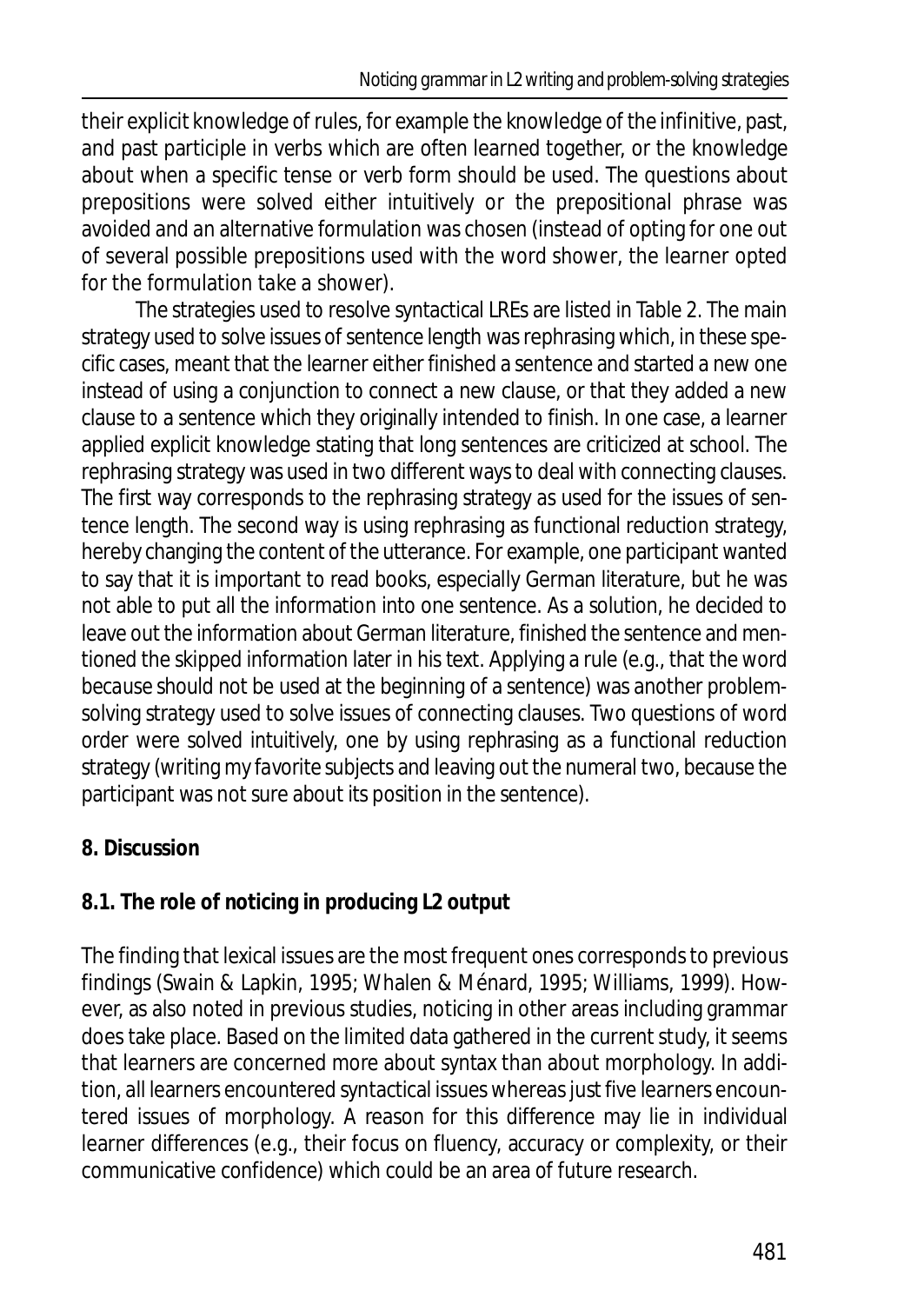#### Monika Geist

The current study has demonstrated the issues which were relevant to learners when they composed in L2 English. In the area of morphology, the choice of correct verb forms was an issue which occurred five times (out of twelve), with the main focus on the use of modal verbs. Interestingly, the choice of a correct tense was an issue that occurred just once in the whole data set. There are two possible reasons for this finding: (1) The task prompted the learners to use mostly the present simple tense or modals (with sentences such as "I would choose subject xy, because it is easy and I could concentrate on my hobbies"); (2) The learners have mastered the tenses to an extent which they perceive as sufficient, which enabled them to notice other issues such as the forms and meanings of modals.

Another issue was the choice of the correct preposition. Even though it did not occur very often (three times in the whole data set), the fact that different participants encountered this issue speaks to its relevance. In two cases, the learners decided intuitively which preposition to use. In one case, the learner decided to choose a different phrasing in order to avoid using a preposition altogether. As the learners had dictionaries and the internet at their disposal, it is notable that they did not use them to clarify their problems, even though there was no time limit to the task. One reason can be that they were very confident about the solution they had come up with and another can be that the correct preposition was not so relevant for them.

The prevailing focus of syntactical LREs was on sentence length and the ways clauses can be connected. Basically, the learners who encountered these issues decided to use either a comma or the conjunctions *and*, *but* and *because* to connect clauses. Two participants decided to use a non-finite construction instead of a finite one. The LREs the participants encountered did not prompt them to look for other possible ways to connect clauses.

Comparing the findings with the foci of the studies into grammar noticing reveals that there was not much correspondence between the issues learners in this study spontaneously focused on while writing and the foci selected in studies into grammar noticing and into teaching grammar such as the use of articles (Bitchener, 2008; Ellis et al., 2008), questions, plurals, or past tense forms (Mackey, 2006). The only slight correspondence is the use of modals by the learners in this study and the use of conditionals in some studies (Izumi & Bigelow, 2000; Song & Suh, 2008).

Regarding the use of problem-solving strategies, the data revealed that learners did not turn to additional resources to deal with their grammar LREs even though these would have been available and there was no time limit. Rather, they solved their problems intuitively, rephrased their utterances, or applied logical reasoning. The reason why grammar-related LREs are solved using the learner's own resources may lie in time management (finding a solution for a grammar issue may take longer than for a lexical issue), or in previous instruction (it cannot be excluded that the main focus in teaching how to use a dictionary is on finding single words).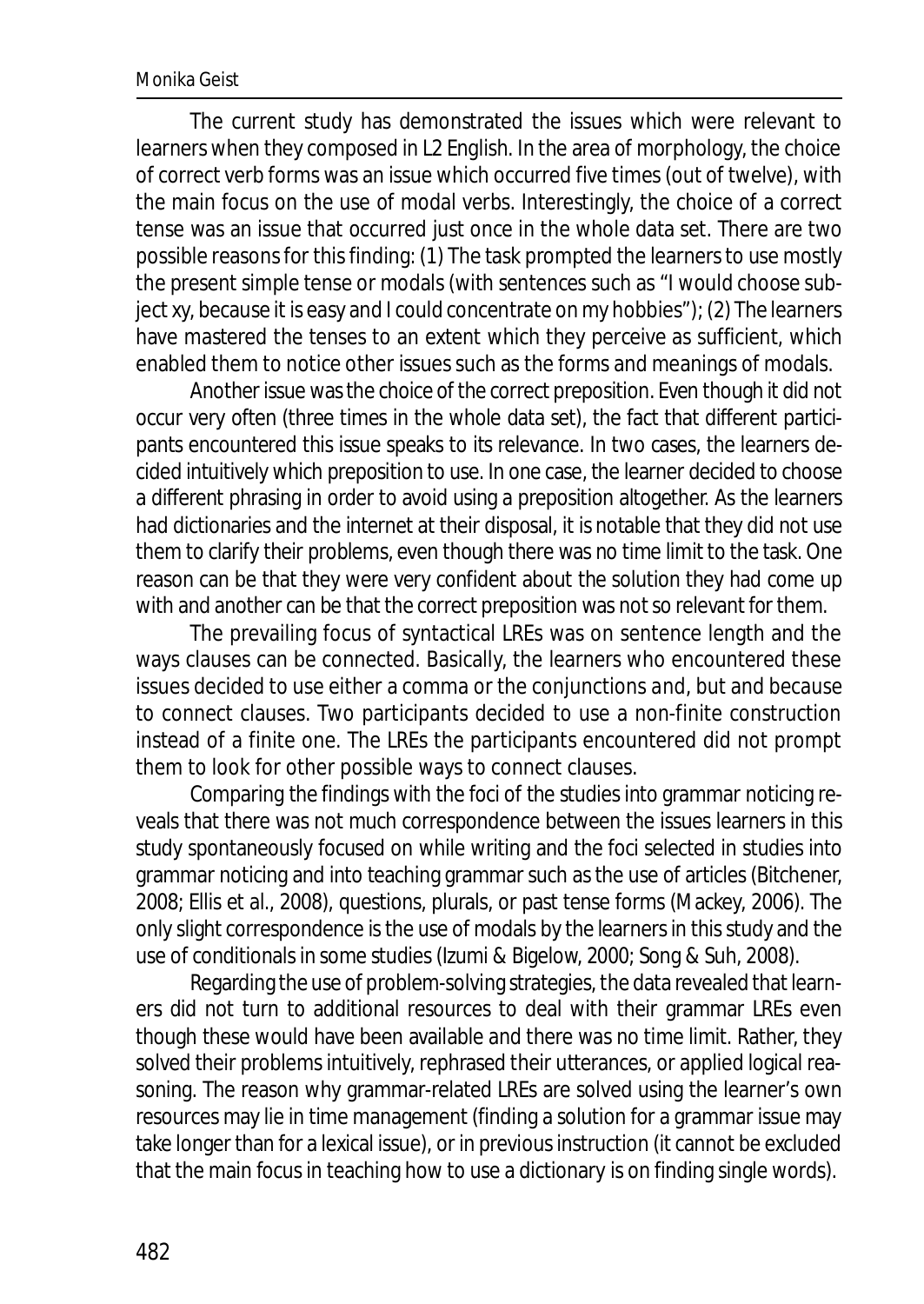Explicit knowledge was used seven times to find a solution. This provides insights into some of the rules apparently taught at school, such as "do not use *because* at the beginning of a sentence" or "avoid long sentences."

In morphological as well as in syntactical LREs, rephrasing occurred as avoidance strategy. In morphological LREs, it could be specified as formal reduction strategy where the content is kept, but a different formulation is chosen. In syntactical LREs, it was the functional reduction strategy where the originally planned utterance was not put on paper. However, the intended message was kept for later and used in a different sentence.

A comparison to the strategies identified by Cumming (1989), and Swain and Lapkin (1995) reveals that using intuition and applying rules occurred in the current study as well as in the two previous studies on problem-solving strategies in writing. Rephrasing and reasoning are strategies unique to the current study.

# **8.2. Limitations**

Even though the current study has been able to offer some new insights into grammar-related noticing and problem-solving strategies, it has got a number of limitations. First, the number of participants was too low to allow for any generalizations. Also the number of grammar-related LREs was very small due to the number of participants and due to the fact that the majority of the LREs were lexical. Thus, the detailed analysis only revealed tentative tendencies regarding the focus of grammar-related LREs and the problem-solving strategies. In addition, the methodology does not capture all mental processes and even though care was taken to elicit as much data as possible, some relevant LREs may have been missed due to them not being verbalized. Although caution was taken in the stimulated recall interviews to ask only about the thoughts at the time of writing, it cannot be ruled out completely that the participants also reported some new thoughts which only occurred to them during the stimulated recall interview and not during the writing process.

# **9. Conclusions, further research and possible implications for instruction**

The current study has been able to open a small window onto the grammar focus of 15- to 16-year-old writers. It has revealed linguistic areas these learners were concerned with when writing in L2 English and shown that some of these areas are not yet represented in research on grammar noticing and teaching. The analysis of problem-solving strategies has shown that these learners relied mainly on their own resources when trying to resolve their grammar-related problems, not using the external resources available. The strategies identified in this study complement the strategies identified in the previous studies.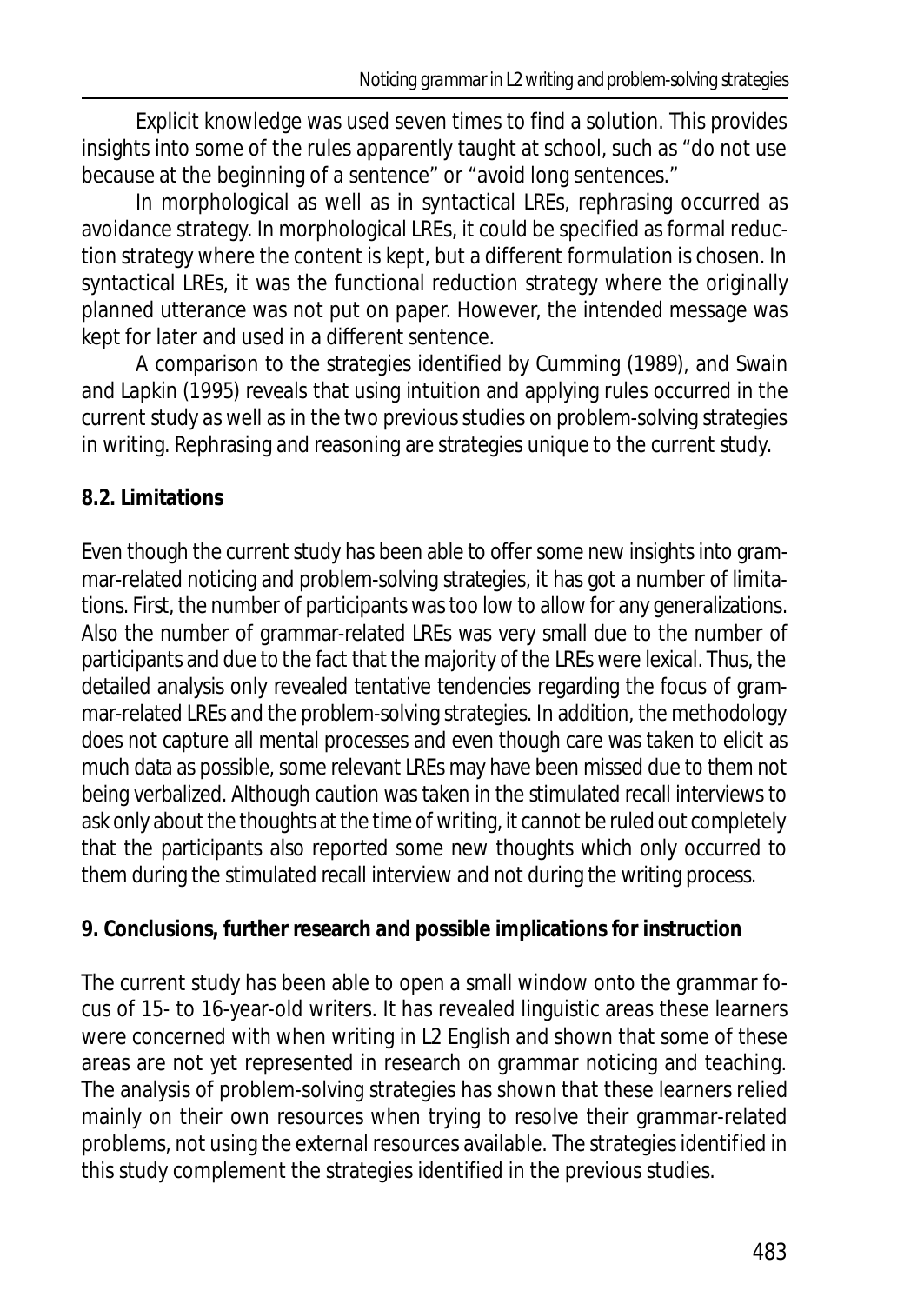#### Monika Geist

The qualitative character of the current study with a low number of participants suggests that further research is needed to identify which grammatical features learners notice in a writing task. In addition, it would be interesting to see whether teaching the issues which the learners have encountered would bring about any change in their noticing and in their writing. In addition, some phenomena may be grounded in individual learner differences (for a study into the link between self-correction behaviors in speaking and individual learner differences, see Kormos, 1999). Kormos (2012) stresses the importance of investigating the role of individual differences in L2 writing. Therefore, further research is needed to see how individual learner differences influence noticing and self-correction behavior in writing.

In instruction, finding out which problems learners are concerned with in written language production may be a first step towards instruction which considers the learners' developmental stage (see the processability theory by Pienemann, 1998) and therefore is likely to be fruitful. As pointed out by Williams (2012), the relatively new approach of *writing to learn* looks at L2 writing as a possible instrument for L2 development. A grammar teaching approach which takes the learners' written output as the starting point for explaining grammar is the method of intelligent guessing (MIG) proposed by Angelovska and Hahn (2014). Focusing on the problems learners notice while writing, the teacher may provide them with strategies to deal with these problems, such as more sophisticated ways of connecting sentences or explicit instruction in the use of modals. As noted above, further research would be needed to find out whether there are more topics which the learners find relevant, and to what extent they are already considered in teaching.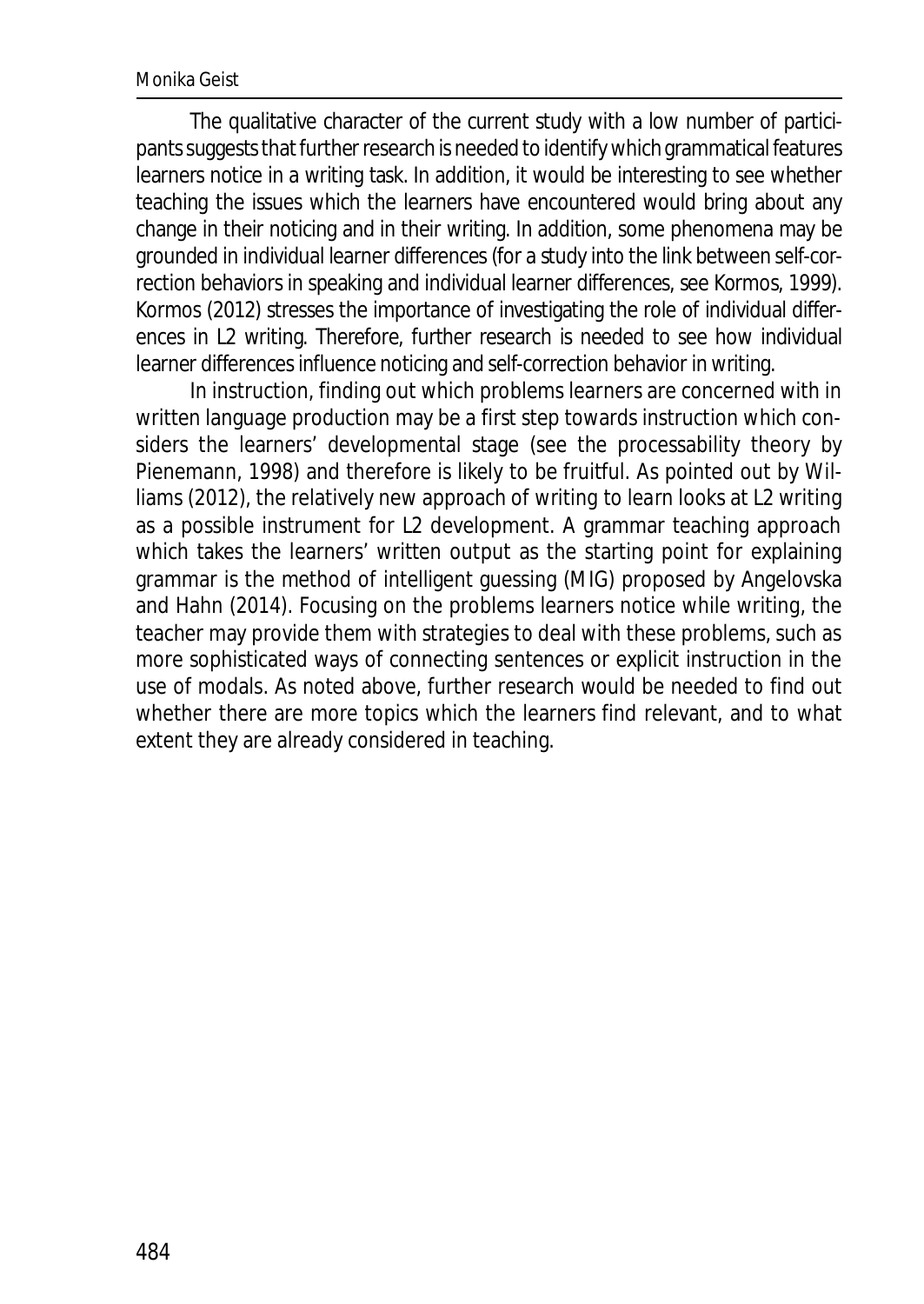#### References

- Adams, R. (2003). L2 output, reformulation and noticing: Implications for IL development. *Language Teaching Research, 7*(3), 347-376. doi: 10.1191/136 2168803LR127OA
- Ammar, A., Lightbown, P. M., & Spada, N. (2010). Awareness of L1/L2 differences: Does it matter? *Language Awareness, 19*(2), 129-146. doi: 10.1080/096584 11003746612
- Angelovska, T., & Hahn, A. (2014). Raising language awareness for learning and teaching L3 grammar. In A. Benati, C. Laval, & M. Arche (Eds.), *The grammar dimension in instructed second language learning* (pp. 185-207). London: Bloomsbury Academic.
- Armengol, L., & Cots, J. M. (2009). Attention processes observed in think-aloud protocols: Two multilingual informants writing in two languages. *Language Awareness, 18*(3/4), 259-276.
- Bitchener, J. (2008). Evidence in support of written corrective feedback. *Journal of Second Language Writing, 17*(2), 102-118.
- Bowles, M. A. (2010). *The think-aloud controversy in second language research* (1st publ. ed.). New York – Oxon: Routledge.
- Cohen, A. D. (1996). *Second language learning and use strategies: Clarifying the issues*. CARLA Working Paper Series #3. The University of Minnesota, Minneapolis, MN.
- Council of Europe. (2001). *Common European framework of reference for languages*. Cambridge: Cambridge University Press.
- Cumming, A. (1989). Writing expertise and second-language proficiency. *Language Learning, 39*(1), 81-135. doi: 10.1111/j.1467-1770.1989.tb00592.x
- Dégi, Z. (2010). Effects on the linguistic awareness of foreign language learners. *Acta Universitatis Sapientiae, Philologica, 2*(2), 299-311.
- Doughty, C., & Williams, J. (Eds.). (1998). *Focus on form in classroom second language acquisition*. Cambridge and New York: Cambridge University Press.
- Edstrom, A. (2006). Students as evaluators of writing: Learning from what they notice. *Language Awareness, 15*(1), 53-57.
- Ellis, R., Sheen, Y., Murakami, M., & Takashima, H. (2008). The effects of focused and unfocused written corrective feedback in an English as a foreign language context. *System, 36*(3), 353-371.
- Ericsson, K. A., & Simon, H. A. (1993). *Protocol analysis. Verbal reports as data.* (Revised ed.). Cambridge, MA: MIT Press.
- Færch, C., & Kasper, G. (1983). Plans and strategies in foreign language communication. In C. Færch & G. Kasper (Eds.), *Strategies in interlanguage communication* (pp. 20-60). London and New York: Longman.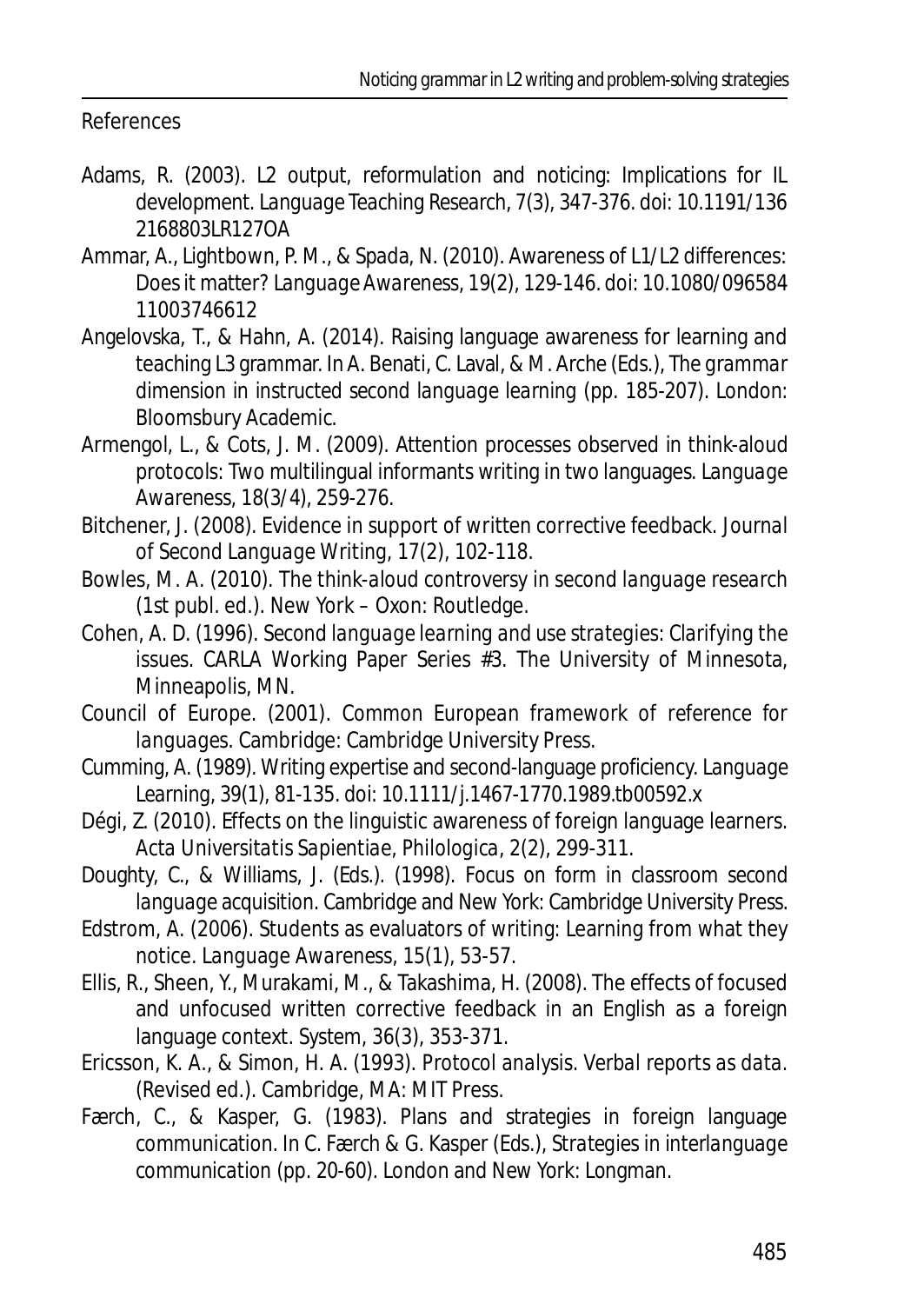- Glaser, B. G., & Strauss, A. L. (1967). *The discovery of grounded theory: Strategies for qualitative research*. Chicago: Aldine Pub.
- Hanaoka, O. (2007). Output, noticing, and learning: An investigation into the role of spontaneous attention to form in a four-stage writing task. *Language Teaching Research, 11*(4), 459-479. doi: 10.1177/1362168807080963
- Hanaoka, O., & Izumi, S. (2012). Noticing and uptake: Addressing pre-articulated covert problems in L2 writing. *Journal of Second Language Writing, 21*(4), 332-347.
- Heift, T., & Rimrott, A. (2008). Learner responses to corrective feedback for spelling errors in CALL. *System, 36*(2), 196-213.
- Izumi, S. (2002). Output, input enhancement, and the noticing hypothesis. *Studies in Second Language Acquisition, 24*(4), 541-577. doi: 10.1017/S0 272263102004023
- Izumi, S., & Bigelow, M. (2000). Does output promote noticing and second language acquisition? *TESOL Quarterly, 34*(2), 239-278. doi: 10.2307/3587952
- Izumi, S., Bigelow, M., Fujiwara, M., & Fearnow, S. (1999). Testing the output hypothesis: Effects of output on noticing and second language acquisition. *Studies in Second Language Acquisition, 21*(3), 421-452.
- Kelle, U., & Kluge, S. (2010). *Vom Einzelfall zum Typus. Fallvergleich und Fallkontrastierung in der qualitativen Sozialforschung* (2nd ed.). Wiesbaden: VS Verlag für Sozialwissenschaften.
- Kiely, R. (2009). Observing, noticing, and understanding: two case studies in language awareness in the development of academic literacy. *Language Awareness, 18*(3/4), 329-344. doi: 10.1080/09658410903197298
- Kormos, J. (1999). The effect of speaker variables on the self-correction behavior of L2 learners. *System, 27*(2), 207-221. doi: 10.1016/s0346-251x(99)00017-2
- Kormos, J. (2012). The role of individual differences in L2 writing. *Journal of Second Language Writing, 21*(4), 390-403. doi: http://dx.doi.org/10.1016 /j.jslw.2012.09.003
- Lázaro Ibarolla, A. (2009). Reformulation and self-correction: Testing the validity of correction strategies in the classroom. *RESLA, 22*, 189-215.
- Mackey, A. (2006). Feedback, noticing and instructed second language learning. *Applied Linguistics, 27*(3), 405-430. doi: 10.1093/applin/ami051
- Masny, D. (1997). Linguistic awareness and writing: Exploring the relationship with language awareness. *Language Awareness, 6*(2-3), 105-118. doi: 10.1080/09658416.1997.9959921
- Pienemann, M. (1998). *Language processing and second language development. processability theory*. Amsterdam: John Benjamins.
- Qi, D. S., & Lapkin, S. (2001). Exploring the role of noticing in a three-stage second language writing task. *Journal of Second Language Writing, 10*(4), 277-303. doi: 10.1016/s1060-3743(01)00046-7